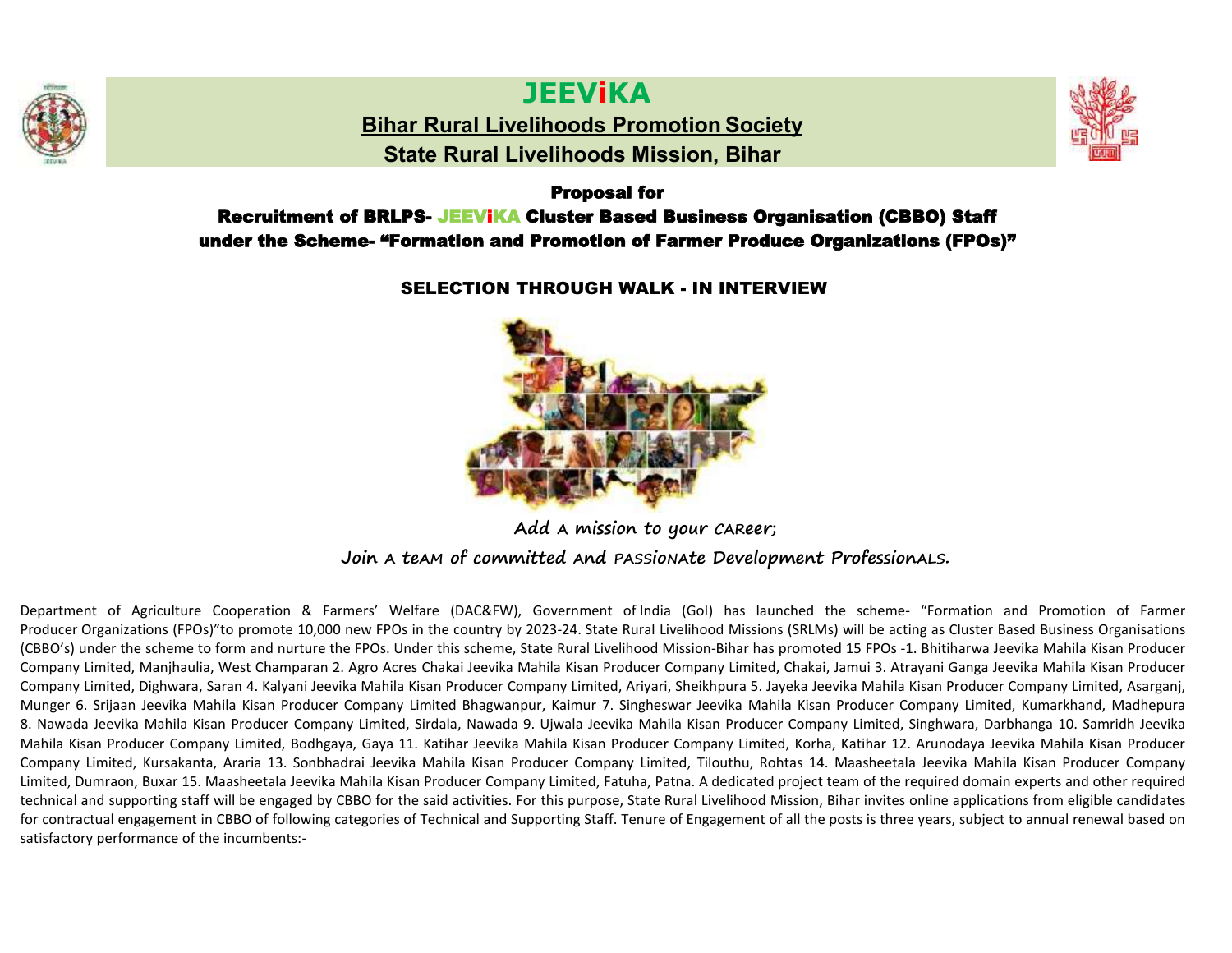# **ApplicAtions Are invited for the following positions for CBBO**

Current Opening: 7 Positions (Domain Expert- Law & Accounts-1, Domain Expert- IT/MIS-1, Domain Expert- Crop Husbandry - 1, Domain expert- Value Addition/ Processing-1 & Agri. Marketing -1, Domain expert- Social Mobilization-1, FPO Coordinators-2**)**

| Name of<br><b>Position</b>         | Number of<br><b>Vacancies</b> | Qualification                                        | <b>Experience</b>                                                                                                                                              | <b>Key Responsibilities</b>                                                                                                                                                                                                                                                                                                                                                                                                                                                                                                                                                                                                                                                                                                                                                                                                                                                                                                                                                                                                                                                                                                                                                                                                                                                                                                | <b>Monthly Remuneration</b> |
|------------------------------------|-------------------------------|------------------------------------------------------|----------------------------------------------------------------------------------------------------------------------------------------------------------------|----------------------------------------------------------------------------------------------------------------------------------------------------------------------------------------------------------------------------------------------------------------------------------------------------------------------------------------------------------------------------------------------------------------------------------------------------------------------------------------------------------------------------------------------------------------------------------------------------------------------------------------------------------------------------------------------------------------------------------------------------------------------------------------------------------------------------------------------------------------------------------------------------------------------------------------------------------------------------------------------------------------------------------------------------------------------------------------------------------------------------------------------------------------------------------------------------------------------------------------------------------------------------------------------------------------------------|-----------------------------|
| Domain<br>Expert-Law &<br>Accounts |                               | B. Com/Chartered<br>Accountant/Comp<br>any Secretary | For B.Com 5+ Years and for<br>CA/CS 3+ years of relevant<br>experience in accounting,<br>auditing, statutory<br>compliance, legal matters,<br>arbitration etc. | • To support registration of FPOs and handle compliances of FPOs pertaining<br>to Governance and Business<br>• Coordinating application to ROC and follow-up action for registration of<br>FPO to be managed by external expert/ CA firm<br>. Coordinating Post Incorporation-Immediate Statutory Compliances of FPO<br>• Ensuring statutory compliance of FPOs pertaining to governance; such as-<br>AGM, BOD meetings, BOD elections, engaging expert director etc. as per ROC<br>norms and are diligently followed and maintained<br>• Ensuring statutory compliance of FPOs pertaining to business; such as-<br>obtaining and renewing business specific licenses/permissions, finalizing<br>annual accounts and fulfilling audit formalities, filing GST and income tax<br>return with tax authority, filing annual accounts and annual return with ROC<br>etc and due reporting thereof is diligently followed and maintained<br>• Ensuring recording of day-to-day business transactions of FPOs are done in<br>designed accounting software/tool with support from Accountant-FPO<br>• Ensuring co-ordination with auditors for UTC's and other compliances of<br>FPO for project fund management is diligently maintained as per defined<br>SOP's and protocols<br>• Any other task assigned by reporting officer | Rs.40,000/month             |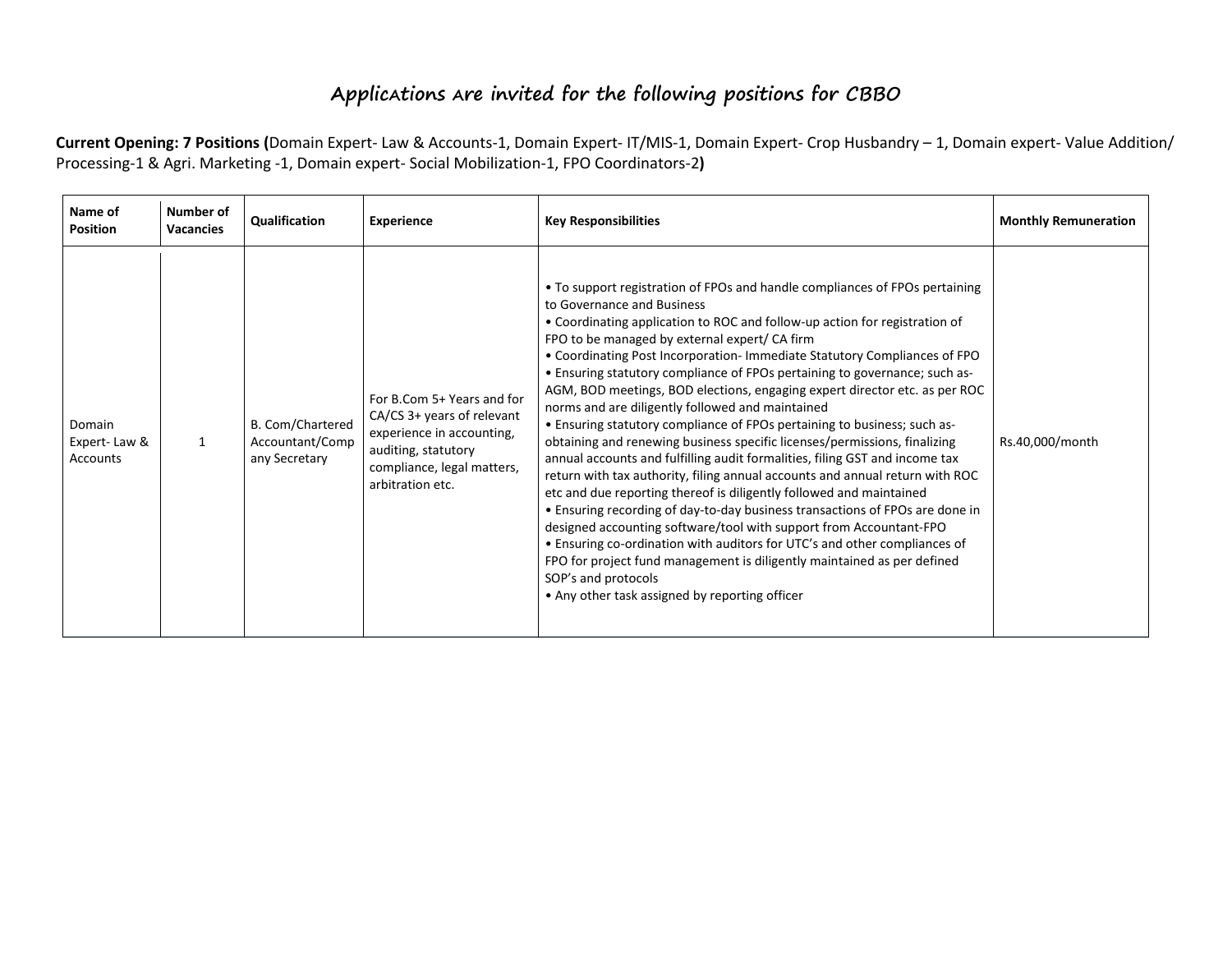| Domain<br>Expert-IT/MIS            | $\mathbf{1}$ | B.Tech / BCA/B.Sc<br>in Computer<br>Science/<br>Information<br>Technology or<br>equivalent from a<br>recognized<br>University/Institut<br>e | 3+ years of Post-<br>qualification work<br>experience in relevant<br>experience of handling IT<br>related assignments, MIS<br>development, software<br>development etc. | . To verify, record and report activities of CBBO and FPOs at concerned levels<br>as per demand<br>• Ensuring Activities of CBBOs and FPOs are diligently verified, recorded and<br>reported in specified formats at concerned levels as per demand<br>• Coordinating with IA-FDRVC in desk and field appraisal of the information<br>• Guiding FPOs on-documenting name, address, land holding and other basic<br>information of members; recording transaction of members via FPO and<br>benefits obtained by them in assigned tools<br>• Monthly/Quarterly reporting dashboards are maintained as per assigned<br>KPI's and performance tracking is complete as per due laid out procedures<br>for FPO's assigned to the clusters<br>• Any other task assigned by reporting officer                                                                                                                                                                                                                                                                              | Rs.40,000/month |
|------------------------------------|--------------|---------------------------------------------------------------------------------------------------------------------------------------------|-------------------------------------------------------------------------------------------------------------------------------------------------------------------------|---------------------------------------------------------------------------------------------------------------------------------------------------------------------------------------------------------------------------------------------------------------------------------------------------------------------------------------------------------------------------------------------------------------------------------------------------------------------------------------------------------------------------------------------------------------------------------------------------------------------------------------------------------------------------------------------------------------------------------------------------------------------------------------------------------------------------------------------------------------------------------------------------------------------------------------------------------------------------------------------------------------------------------------------------------------------|-----------------|
| Domain<br>Expert-Crop<br>Husbandry | $\mathbf{1}$ | Graduate in<br>Agriculture from a<br>recognized<br>University                                                                               | 5+ years of relevant<br>experience in crop<br>production techniques,<br>technology intervention and<br>working with FPOs/Large<br>Farmers' Groups etc.                  | • To promoted Good Agricultural Practice (GAP) and low-cost sustainable<br>technology among FPO members<br>• Conducting Training Needs Assessment (TNA) and identifying area for<br>capacity building for agri based, sustainable agri practices<br>• Roping resource agencies specified in the scheme guidelines and<br>coordinating training of BODs/farmers of FPOs on Good Agricultural Practices<br>(including post-harvest management practices) and facilitation of farmer<br>workshops<br>• Providing on-field guidance to FPO members on Good Agricultural Practices<br>• Ensuring farmer diaries and due transaction records are maintained<br>• Guiding agri input business of FPOs; promote sale of sustainable inputs and<br>extension services<br>• Orienting farmers about low-cost sustainable technology and linking with<br>available subsidy schemes through convergences to avail such technology<br>• Documentation and preparation of case studies, best practices/ success<br>stories etc.<br>• Any other task assigned by reporting officer | Rs.40,000/month |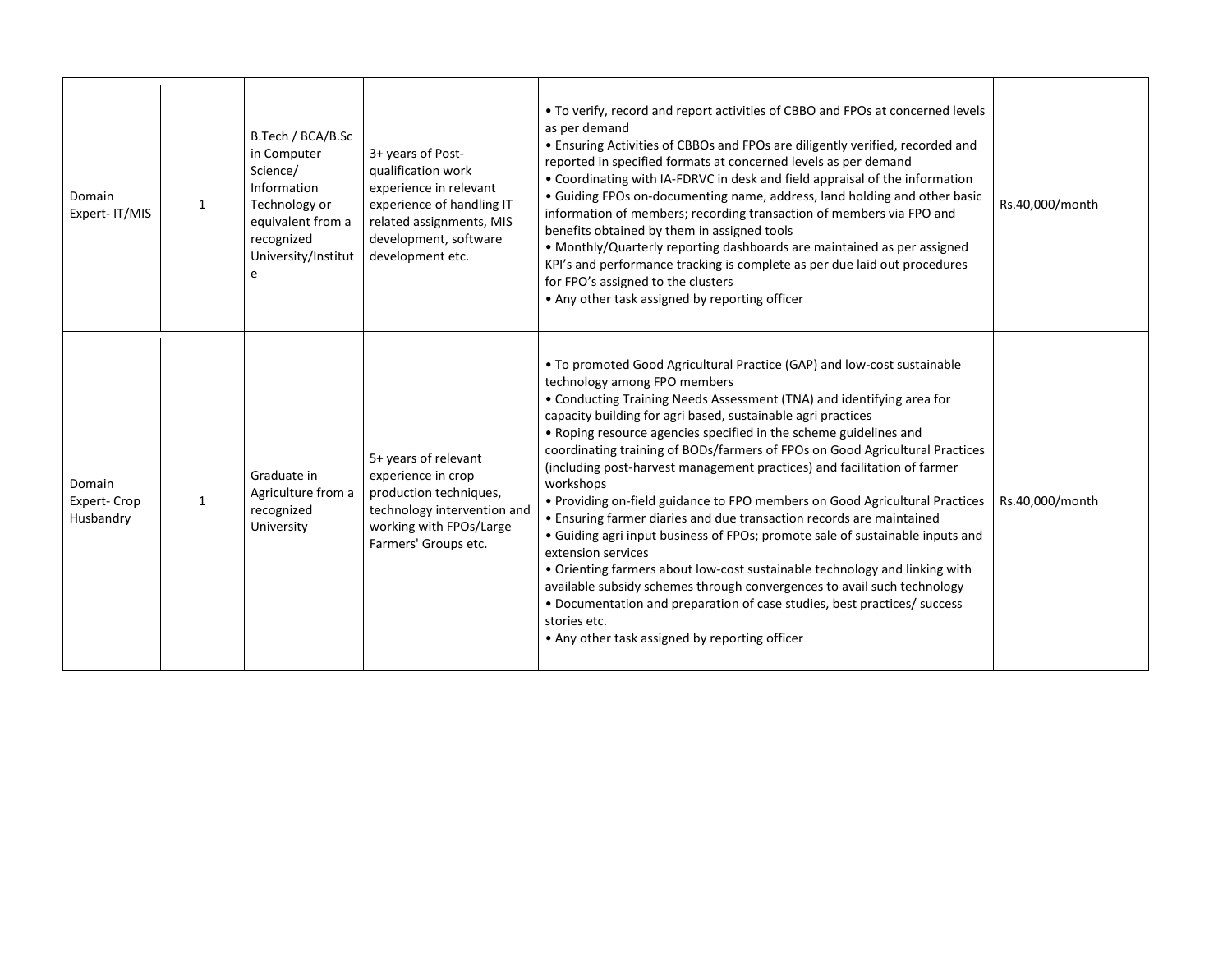| Domain<br>expert-Value<br>Addition/<br>Processing &<br>Agri.<br>Marketing | 1            | MBA in<br>Agribusiness<br>Management or<br>equivalent from a<br>recognized<br>University/<br>Institute                                                                   | 3+ years of relevant<br>experience in Agribusiness/<br>Agri Marketing/Value Chain<br>Development including Post<br>Harvest Management and<br>working with FPOs/Large<br>Farmers groups etc. | • To Manage sales and marketing activities of FPO with support from CEO-<br><b>FPO</b><br>• Identifying potential markets, customer segments and different sales<br>channels to bulk and retail sale of farm produce<br>• Making bulk business tie-ups for agro produce with traders, processors,<br>retail chains, HoReCa and other institutional buyers<br>• Coordinating sale of retail/consumer produce distribution in general trade<br>• Coordinating planned packaging, positioning and marketing/brand building<br>activities of FPOs for retail/consumer packs<br>• Planning, designing and co-ordinating backward and forward market<br>linkages for FPO's<br>• Ensuring planned agro produce sales target of FPOs are achieved<br>• Coordinating recording of daily business transactions (inventory<br>management, order management, payment follow-up etc.)<br>• Any other task assigned by reporting officer | Rs.40,000/month |
|---------------------------------------------------------------------------|--------------|--------------------------------------------------------------------------------------------------------------------------------------------------------------------------|---------------------------------------------------------------------------------------------------------------------------------------------------------------------------------------------|----------------------------------------------------------------------------------------------------------------------------------------------------------------------------------------------------------------------------------------------------------------------------------------------------------------------------------------------------------------------------------------------------------------------------------------------------------------------------------------------------------------------------------------------------------------------------------------------------------------------------------------------------------------------------------------------------------------------------------------------------------------------------------------------------------------------------------------------------------------------------------------------------------------------------|-----------------|
| Domain<br>expert-Social<br>Mobilization                                   | $\mathbf{1}$ | Graduate in rural<br>development/<br>social work or<br>graduate with<br>diploma in rural<br>development/soci<br>al work from a<br>recognized<br>university/<br>institute | 5+ years relevant<br>experience in mobilization<br>of farmers, field<br>demonstrations, organizing<br>village level meetings etc.                                                           | • To support and coordinate formation, capacity building and Governance<br>systems of FPOs<br>. Ensuring planned membership target of FPOs are achieved & share fee are<br>collected as per target, with support from FPO Coordinators<br>• Conducting Training Needs Assessment (TNA) and identifying area for<br>capacity building around management, operations and skilling of members<br>• Roping resource agencies specified in the scheme guidelines and<br>coordinating training of BODs/farmers of FPOs as per the training calendar<br>• Ensuring targeted FPO staff are empanelled and trained by resource<br>agencies specified in the scheme guidelines as per the training calendar<br>• Ensuring that the FPOs are abiding by defined roles, responsibilities of BODs<br>and members as specified in AOA<br>• Any other task assigned by reporting officer                                                  | Rs.40,000/month |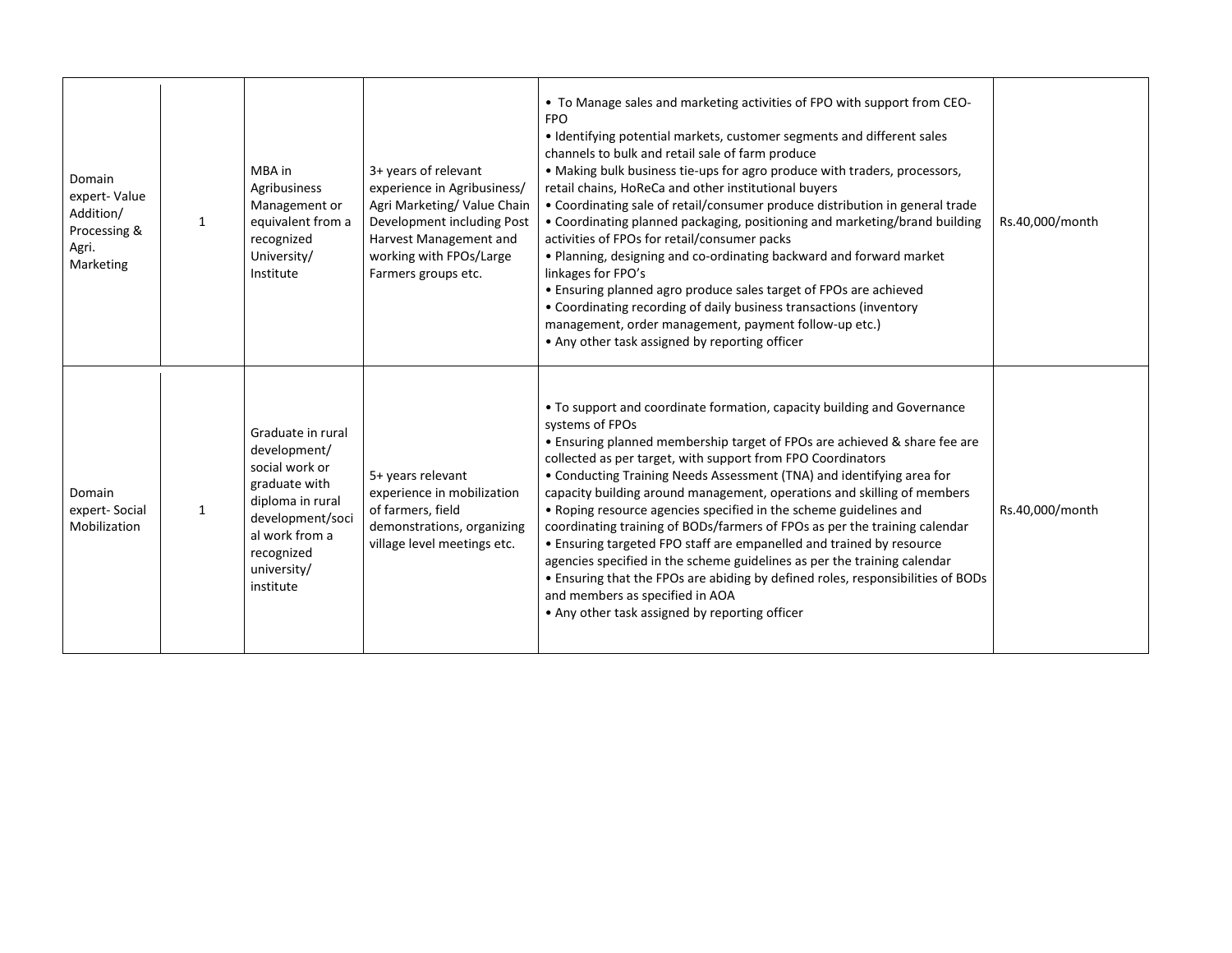| <b>FPO</b><br>Coordinator |  | Diploma in Rural<br>Development/Soci<br>al Work from a<br>recognized<br>University/<br>Institute | • 2+ years of experience in<br>working with SHGs and their<br>federations<br>• Proven track record in<br>implementing schemes<br>pertaining to promotion of<br>agribusiness activities via<br>Community Institutions. | • Manage formation, capacity building, governance and business processes<br>of FPOs<br>• Mobilizing farmers & forming farmer interest groups<br>• Identifying BODs & 1st subscribers & collecting due documents for<br>application to ROC for FPO registration<br>• Collecting share fee and issue share certificates<br>• Organizing BOD meetings and elections and AGMs<br>• Coordinating capacity building training and exposure visit of FPOs<br>• Manage recruitment and training of FPO staff<br>• Aligning resources for starting FPO business activities<br>• Supervising day-to-day business activities of FPO<br>• Collecting data on FPO activities<br>• Ensuring FPOs are qualified and apply for equity grant, credit guarantee<br>fund and composite loan from formal lending institutions<br>• Any other task assigned by reporting officer | Rs.30,000/month |
|---------------------------|--|--------------------------------------------------------------------------------------------------|-----------------------------------------------------------------------------------------------------------------------------------------------------------------------------------------------------------------------|------------------------------------------------------------------------------------------------------------------------------------------------------------------------------------------------------------------------------------------------------------------------------------------------------------------------------------------------------------------------------------------------------------------------------------------------------------------------------------------------------------------------------------------------------------------------------------------------------------------------------------------------------------------------------------------------------------------------------------------------------------------------------------------------------------------------------------------------------------|-----------------|
|---------------------------|--|--------------------------------------------------------------------------------------------------|-----------------------------------------------------------------------------------------------------------------------------------------------------------------------------------------------------------------------|------------------------------------------------------------------------------------------------------------------------------------------------------------------------------------------------------------------------------------------------------------------------------------------------------------------------------------------------------------------------------------------------------------------------------------------------------------------------------------------------------------------------------------------------------------------------------------------------------------------------------------------------------------------------------------------------------------------------------------------------------------------------------------------------------------------------------------------------------------|-----------------|

• Initially contract will be for a period of eleven months that may be extended further on the basis of the performance, requirement etc of the project and approval of the Competent Authority.

- Short listing will be based on Educational qualification and minimum relevant experience.
- Number of vacancies may be changed without prior notice.

## **IMPORTANT DATES**

| Last date for receiving application     | 25.06.2022             |
|-----------------------------------------|------------------------|
| Group discussion and personal interview | 14th to 16th July 2022 |

**Age Limit ʹ**

• Minimum Age limit for all the positions will be 21 years and maximum 45 years (age and experience will be calculated as on 25.06.2022)

#### **How to Apply:-**

- Read the Instructions carefully before applying for any position.
- Before start of filling-up of application through on-line mode, the candidate should keep ready the following details/ documents:-A. Valid E-mail ID & Mobile Number

B. Scanned copy of the recent passport size color Photograph (not older than 3 months). Candidates should ensure that the same photograph is used throughout this recruitment process.

C. Scanned signature

D. Updated Resume

- E. Required certificates and relevant documents as mentioned in the Advertisement
- F. Candidates may apply for multiple posts, as per eligibility.
- Candidates should have valid e-mail ID and mobile number; it should be kept active during the entire recruitment process. Registration number, password and all other important communication will be sent on the same registered e-mail ID and suitable message in the registered Mobile Number (please ensure that email sent to this mailbox is not redirected to your junk / spam folder).